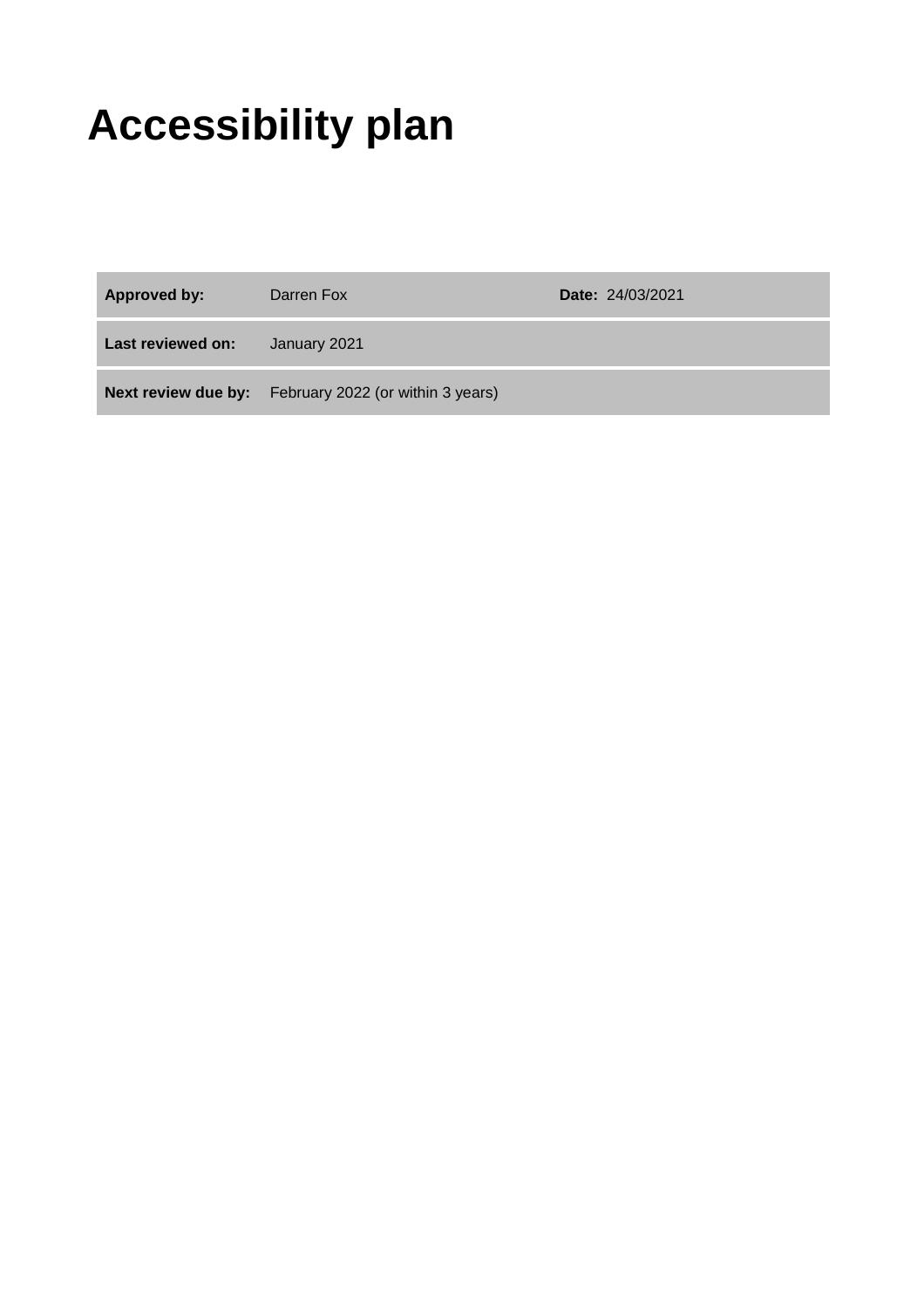# **Contents**

### **1. Aims**

Schools are required under the Equality Act 2010 to have an accessibility plan. The purpose of the plan is to:

- Increase the extent to which disabled students can participate in the curriculum
- Improve the physical environment of the Academy to enable disabled students to take better advantage of education, benefits, facilities and services provided
- Improve the availability of accessible information to disabled students

The Portsmouth Academy aims to treat all its students fairly and with respect. This involves providing access and opportunities for all students without discrimination of any kind.

#### **The Academy Vision Statement**

To transform life chances by…

- Providing an educational framework that promotes the development of effective habits and cognitive structures
- Challenging everyone to aspire to and to strive for personal excellence
- Enabling each individual to realise their potential and have mastery of their own destiny
	- Child first
	- **Aspire**
	- **Challenge**
	- **Achieve**

The Academy is also committed to ensuring staff are trained in equality issues with reference to the Equality Act 2010, including understanding disability issues.

The Academy supports any available partnerships to develop and implement the plan.

The Academy's complaints procedure covers the accessibility plan. If you have any concerns relating to accessibility in Academy, this procedure sets out the process for raising these concerns.

We have included a range of stakeholders in the development of this accessibility plan, including students, parents, staff and governors of the Academy.

#### **2. Legislation and guidance**

This document meets the requirements of [schedule 10 of the Equality Act 2010](http://www.legislation.gov.uk/ukpga/2010/15/schedule/10) and the Department for Education (DfE) guidance for Schools [on the Equality Act 2010.](https://www.gov.uk/government/publications/equality-act-2010-advice-for-schools)

The Equality Act 2010 defines an individual as disabled if he or she has a physical or mental impairment that has a 'substantial' and 'long-term' adverse effect on his or her ability to undertake normal day-to-day activities.

Under the [Special Educational Needs and Disability \(SEND\) Code of Practice,](https://www.gov.uk/government/publications/send-code-of-practice-0-to-25) 'long-term' is defined as 'a year or more' and 'substantial' is defined as 'more than minor or trivial'. The definition includes sensory impairments such as those affecting sight or hearing, and long-term health conditions such as asthma, diabetes, epilepsy and cancer.

Schools are required to make 'reasonable adjustments' for students with disabilities under the Equality Act 2010, to alleviate any substantial disadvantage that a disabled student faces in comparison with nondisabled students. This can include, for example, the provision of an auxiliary aid or adjustments to premises.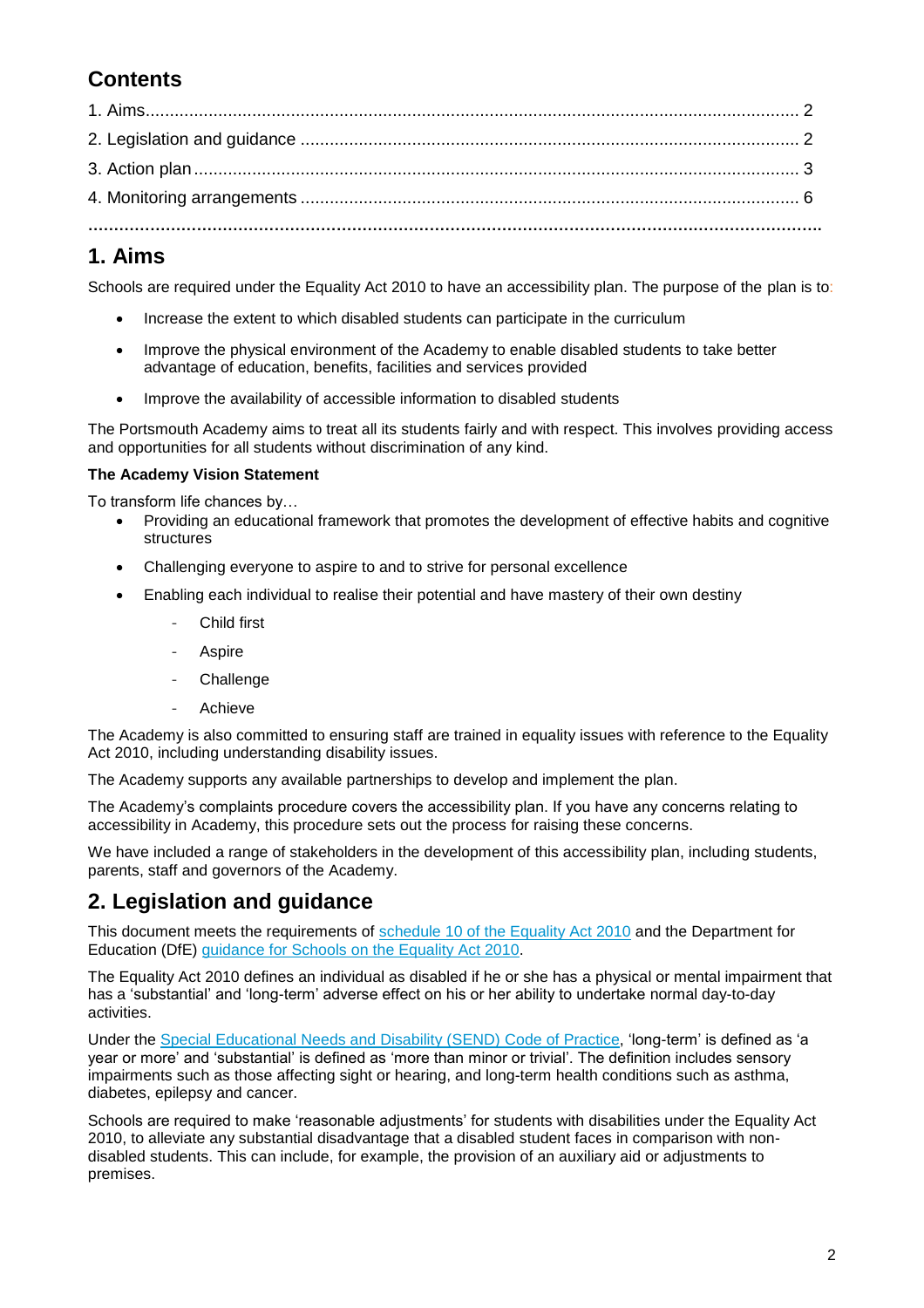## **3. Action plan**

This action plan sets out the aims of our accessibility plan in accordance with the Equality Act 2010.

| Aim                                                                                           | <b>Current good practice</b><br><b>Established practice and practice under development</b>                                                                                                                                                                                                                                                                                                                                                                                                                                                                                                                                                                                                                                                                                                                                                                                                              | <b>Person</b><br>responsible                                                                                                                                                                              | Date to complete                                                                                                                                                                                                                                                       |
|-----------------------------------------------------------------------------------------------|---------------------------------------------------------------------------------------------------------------------------------------------------------------------------------------------------------------------------------------------------------------------------------------------------------------------------------------------------------------------------------------------------------------------------------------------------------------------------------------------------------------------------------------------------------------------------------------------------------------------------------------------------------------------------------------------------------------------------------------------------------------------------------------------------------------------------------------------------------------------------------------------------------|-----------------------------------------------------------------------------------------------------------------------------------------------------------------------------------------------------------|------------------------------------------------------------------------------------------------------------------------------------------------------------------------------------------------------------------------------------------------------------------------|
| To implement and<br>maintain a monitoring<br>system to support<br>students with a disability. | Maintain a register of children with a disability<br>Monitor patterns of attendance<br>Monitor participation in off-site activities and residential visits<br>Record student achievements<br>$\bullet$<br>Carry out parent, student, and stakeholder questionnaires/discussions to<br>seek views of those with disabilities<br>Ensure hirers are aware of provision for disabled                                                                                                                                                                                                                                                                                                                                                                                                                                                                                                                        | SENDCo/Inclusion<br>Lead<br>Sims Manager<br>$VP - Making$<br>Excellence a habit<br>Governors<br>Finance                                                                                                   | On-going                                                                                                                                                                                                                                                               |
| Increase access to the<br>curriculum for students<br>with a disability                        | The Academy offers a differentiated curriculum for all students.<br>$\bullet$<br>The curriculum is reviewed annually to ensure it meets the needs of all<br>$\bullet$<br>students.<br>Staff have access to SEND resources, which are tailored to the needs of<br>students who require support to access the curriculum.<br>Staff are aware of children with disabilities such as dyslexia, ADHD,<br>$\bullet$<br>diabetes etc and plan accordingly.<br>Teachers, TAs and Pastoral staff have access to specific CPD for disability<br>issues<br>Curriculum resources include examples of people with disabilities.<br>Curriculum progress is tracked for all students, including those with a<br>$\bullet$<br>disability.<br>Targets are set effectively and are appropriate for students with additional<br>needs.<br>Students have full access to trips and extra-curricular activities.<br>$\bullet$ | Principal<br>Senior VP for<br>Curriculum and<br>Assessment<br>$VP - Making$<br>Excellence a habit<br>SENDCo/Inclusion<br>Lead<br>Heads of Year<br>Teachers<br><b>Outdoor Learning</b><br>and Welfare Lead | On-going<br><b>CPD</b> programme<br>reviewed regularly to<br>address any training<br>needs<br><b>Teacher/staff around the</b><br>child meetings to share<br>good practice and next<br>steps<br>Individual meetings with<br>class teacher and SENCO<br>to discuss needs |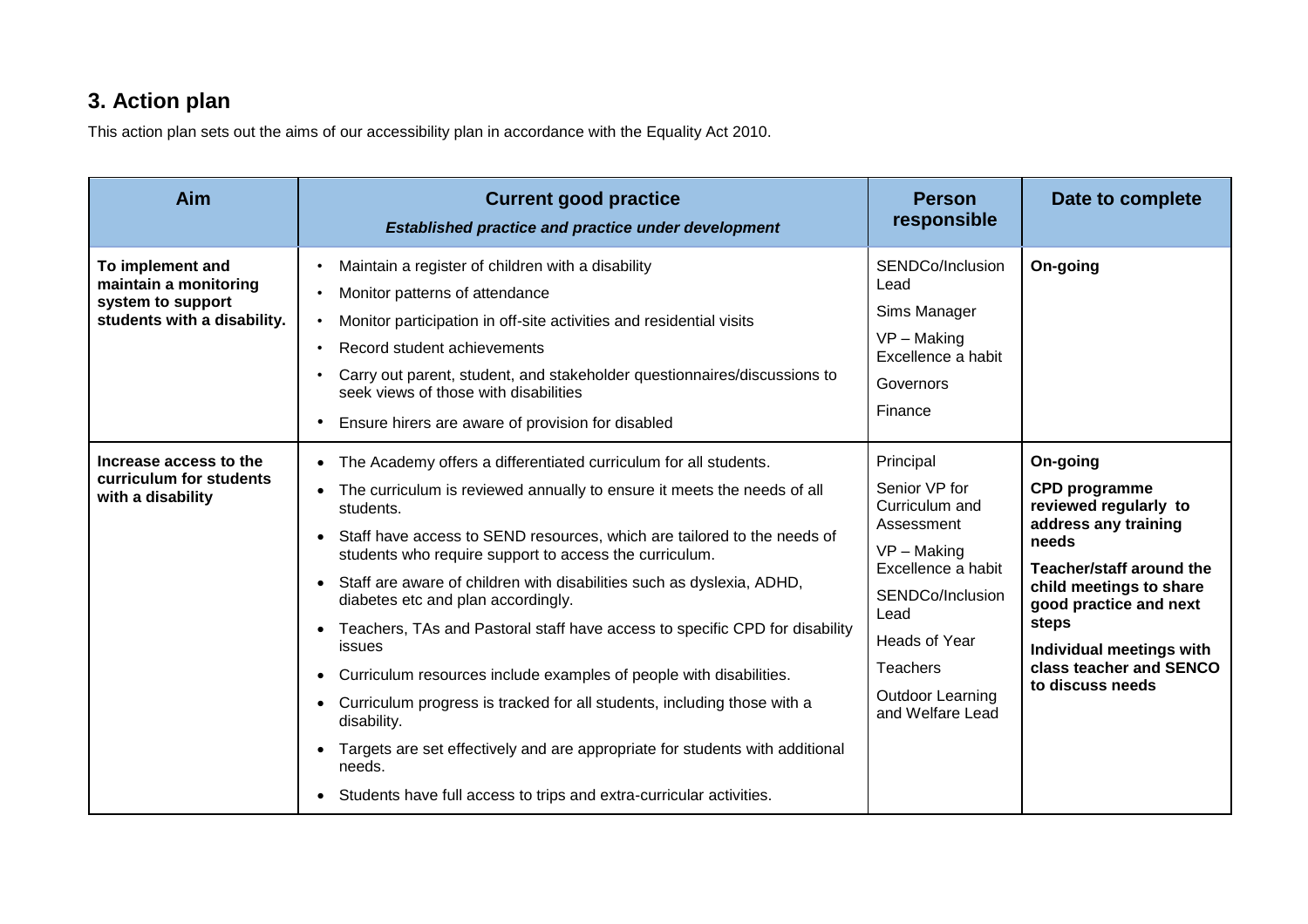|                                              | Risk assessment prior to trips<br>$\overline{\phantom{a}}$                                                                       |                                          |                                        |
|----------------------------------------------|----------------------------------------------------------------------------------------------------------------------------------|------------------------------------------|----------------------------------------|
|                                              | Plan trips and activities with parents to ensure access                                                                          |                                          |                                        |
|                                              | Provide support for students to ensure they can access our of<br>hours activities                                                |                                          |                                        |
|                                              | PSHE curriculum reviewed to ensure disability awareness is taught<br>effectively                                                 |                                          |                                        |
|                                              | Provide opportunities for children to meet with people with a variety of<br>disabilities.                                        |                                          |                                        |
|                                              | Review provision in other areas of the curriculum e.g. PE<br>$\bullet$                                                           |                                          |                                        |
|                                              | Purchase books and other resources that promote positive images of<br>disability                                                 |                                          |                                        |
|                                              | Invite disabled speakers and visitors to assemblies, events<br>$\bullet$                                                         |                                          |                                        |
| Improve and maintain                         | The environment is adapted to the needs of students as required.                                                                 | Principal                                | On-going                               |
| access to the physical<br>environment        | This includes:                                                                                                                   | $VP - Making$<br>Excellence a habit      | Each summer term in                    |
|                                              | Disabled parking bays<br>Disabled toilets and changing facilities                                                                |                                          | relation to new intake                 |
|                                              |                                                                                                                                  | SENDCo/Inclusion<br>Lead                 | For every mid-term<br>admission        |
|                                              | Aids are provided for those who are visually impaired - for example<br>edge of steps marked with yellow                          | Heads of Year<br><b>Outdoor Learning</b> | <b>Pupil/Parent review</b><br>meetings |
|                                              | Ensuring that all disabled students understand fire notices and have an<br>up-to-date PEEP (Personal Emergency Evacuation Plan). | and Welfare Lead                         |                                        |
|                                              | Parents/carers are consulted about access needs during<br>transition/when a child is admitted to the Academy                     |                                          |                                        |
|                                              | Parents/carers and children are consulted about access in review<br>meetings                                                     |                                          |                                        |
|                                              | Information on the needs of users and students.                                                                                  |                                          |                                        |
| Improve the delivery of                      | Internal signage                                                                                                                 | SENDCo/Inclusion                         |                                        |
| information to students<br>with a disability | Large print resources                                                                                                            | Lead                                     |                                        |
|                                              | Induction loops                                                                                                                  | Heads of Year                            |                                        |
|                                              |                                                                                                                                  | <b>Teachers</b>                          |                                        |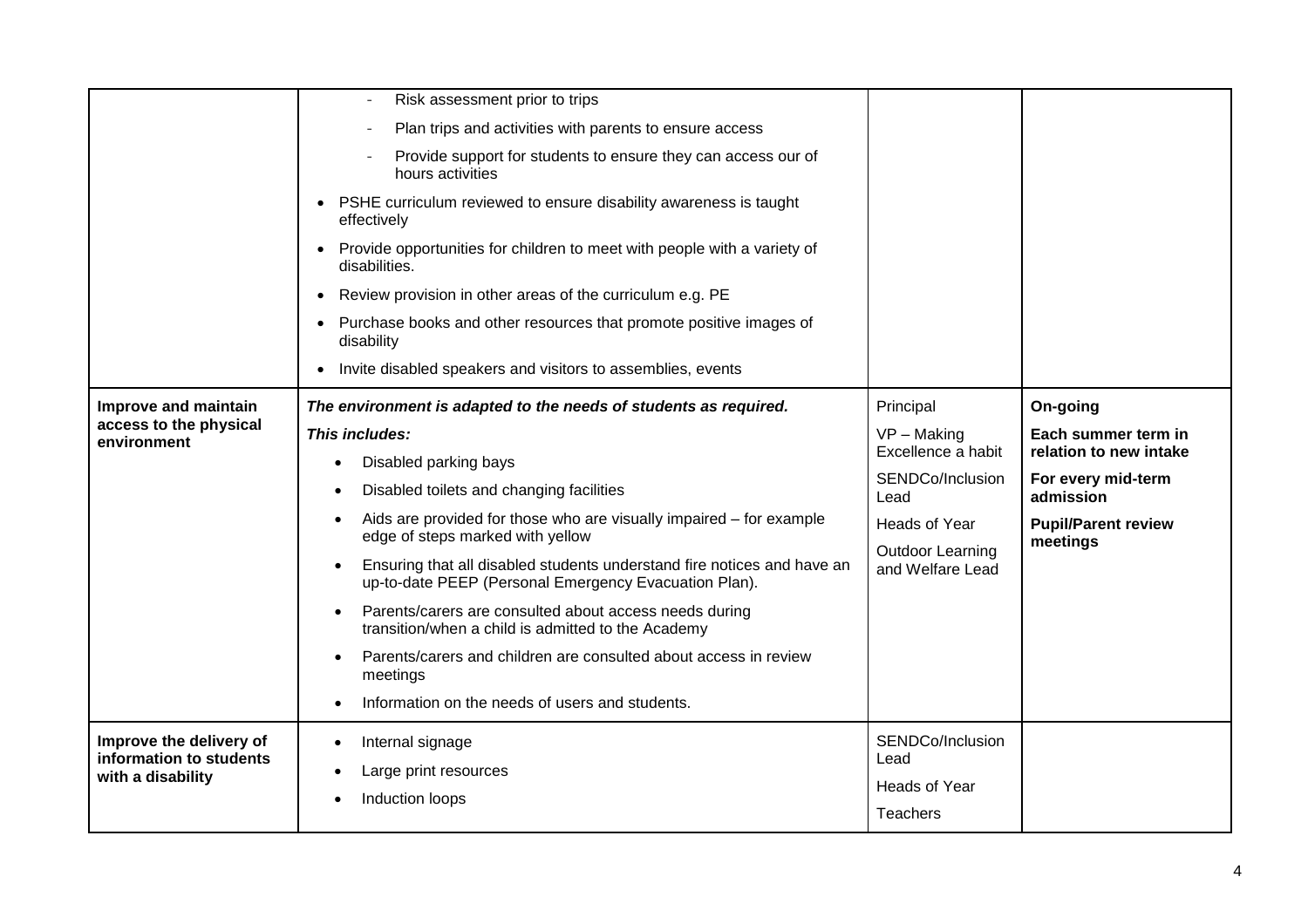|                                                                                                          | Pictorial or symbolic representations<br>Ensure Teachers, TAs and governors have access to specific training<br>for disability issues<br>Ensure that all staff can differentiate the curriculum and are aware of<br><b>SEN resources</b> | Outdoor Learning<br>and Welfare Lead |
|----------------------------------------------------------------------------------------------------------|------------------------------------------------------------------------------------------------------------------------------------------------------------------------------------------------------------------------------------------|--------------------------------------|
| <b>Ensure that disabled</b><br>adults are considered<br>equally with others for<br>posts in the Academy. | To welcome all applicants for teaching and TA posts<br>To encourage all members of the community to consider becoming a<br>governor.                                                                                                     | Principal<br>Governors               |